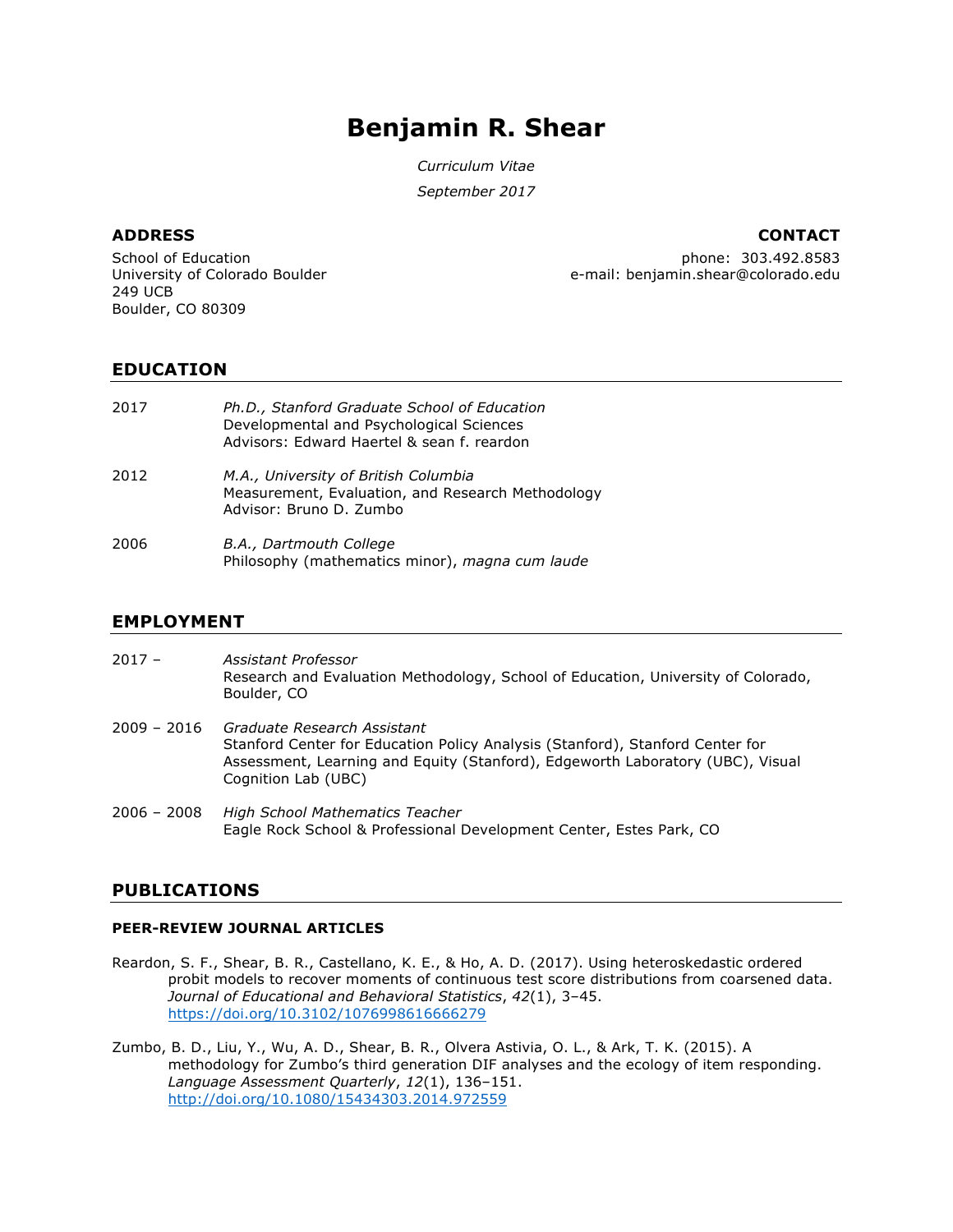Shear, B. R., & Zumbo, B. D. (2013). False positives in multiple regression: Unanticipated consequences of measurement error in the predictor variables. *Educational and Psychological Measurement*, *73*(5), 733–756. http://doi.org/10.1177/0013164413487738

### **BOOK CHAPTERS**

- Shear, B. R., & Roussos, L. A. (2017). Validating a distractor-driven geometry test using a generalized diagnostic classification model. In B. D. Zumbo & A. M. Hubley (Eds.), Understanding and Investigating Response Processes in Validation Research (Vol. 69, pp. 277–304). Cham: Springer International Publishing. https://doi.org/10.1007/978-3-319-56129-5\_15
- Zumbo, B. D., Liu, Y., Wu, A. D., Forer, B., & Shear, B. R. (2017). National and international educational achievement testing: A case of multi-level validation framed by the ecological model of item responding. In B. D. Zumbo & A. M. Hubley (Eds.), Understanding and Investigating Response Processes in Validation Research (Vol. 69, pp. 341–361). Cham: Springer International Publishing. https://doi.org/10.1007/978-3-319-56129-5\_18
- Shear, B. R., & Zumbo, B. D. (2014). What counts as evidence: A review of Validity Studies in Educational and Psychological Measurement. In B. D. Zumbo & E. K. H. Chan (Eds.), *Validity and validation in social, behavioral, and health sciences* (pp. 91–111). New York: Springer. https://doi.org/10.1007/978-3-319-07794-9\_6

#### **REPORTS AND OTHER PUBLICATIONS**

- Shear, B. R., Diaz-Bilello, E., Chattergoon, R. (2017, August). Considerations for adopting and implementing innovative assessment systems. Report prepared for the Colorado Department of Education. Center for Assessment, Design, Research and Evaluation, University of Colorado Boulder: Boulder, CO.
- Shear, B. R. (2017). *Review of "Apples to Apples: The Definitive Look at School Test Scores in Milwaukee and Wisconsin."* Boulder, CO: National Education Policy Center. Retrieved from http://nepc.colorado.edu/thinktank/review-milwaukee-vouchers
- Nayfield, I., Pecheone, R., Whittaker, A., Shear, B. R., & Klesch, H. (2015). Educative assessment & meaningful support: 2014 edTPA administrative report. Stanford Center for Assessment, Learning and Equity: Stanford, CA.
- Shear, B. R. (2014). "Mathematics achievement" and "Mean differences." In *Encyclopedia of Quality of Life and Well-Being Research*. New York: Springer Reference.

#### **IN PROGRESS RESEARCH PAPERS**

Shear, B.R. *Using hierarchical logistic regression to study DIF variance.*

#### **STATISTICAL SOFTWARE**

Shear, B. R. & Reardon, S. F., (2017), HETOP: Stata module for estimating heteroskedastic ordered probit models with ordered frequency data, http://EconPapers.repec.org/RePEc:boc:bocode:s458287.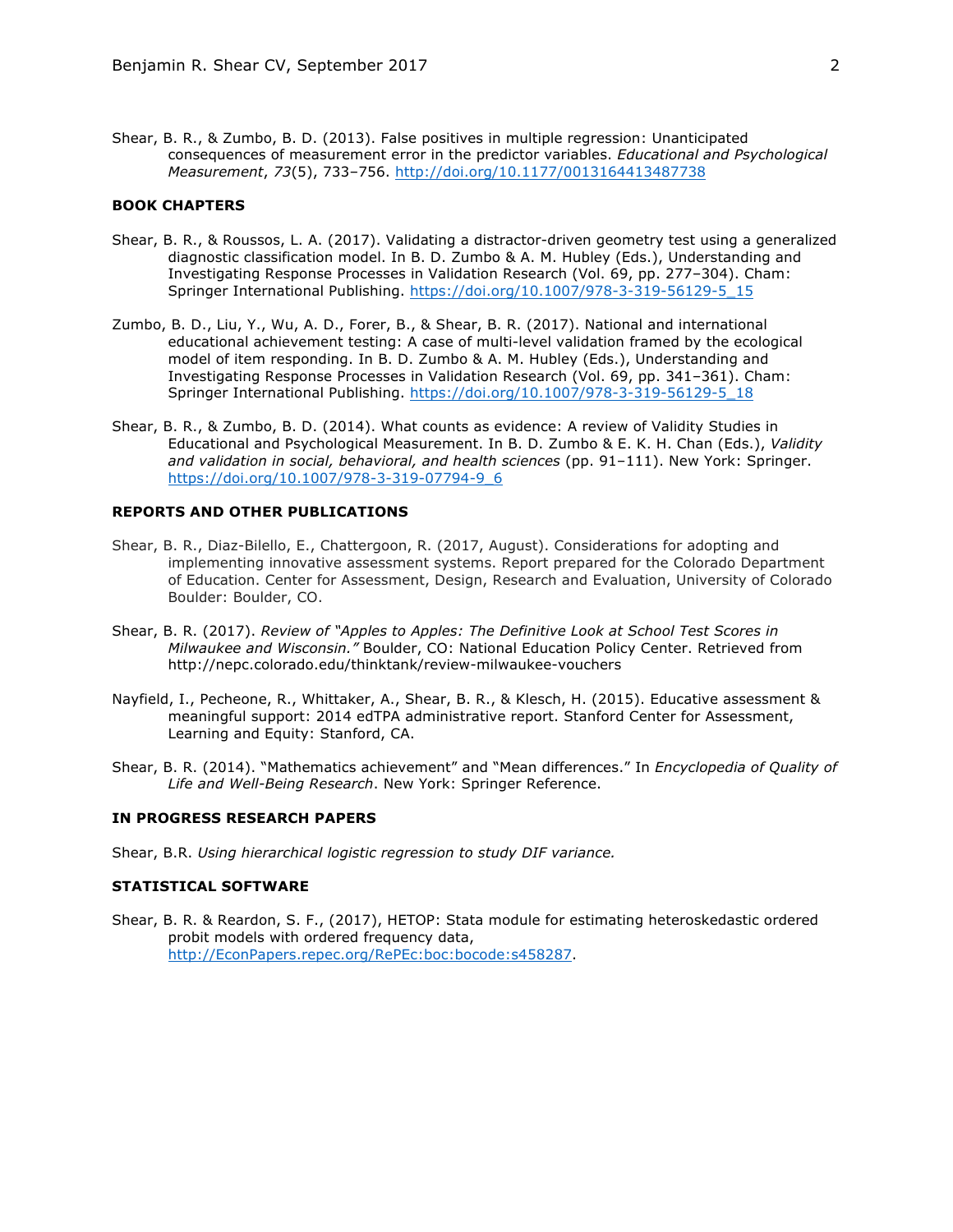# **SELECTED CONFERENCE PAPERS AND POSTERS**

- Shear, B. R., & Reardon, S. F. (2017, April). *Using pooled heteroskedastic ordered probit models to improve small-sample estimates*. Paper presented at the National Council on Measurement in Education 2017 Annual Meeting, San Antonio, TX.
- Lockwood, J. R., Castellano, K. E., & Shear, B. R. (2017, April). Flexible Bayesian models for inferences from coarsened, group-level achievement data. Paper presented at the National Council on Measurement in Education 2017 Annual Meeting, San Antonio, TX.
- Shear, B. R., & Thum, Y. M. (2017, March). *Sensitivity of achievement gap trend estimates to alternative treatments of nested data.* Paper presented at the Society for Research on Educational Effectiveness Spring 2017 Conference, Washington, DC.
- Shear, B. R., & Thum, Y. M. (2016, April). *Alternative approaches for comparing test score achievement gap trends.* Poster presented at the National Council on Measurement in Education 2016 Annual Meeting, Washington, DC.
- Shear, B. R., Castellano, K. E., Reardon, S. F., & Ho, A. D. (2015, April). *Recovering NAEP and state test score distributions using coarsened data.* Paper presented at the National Council on Measurement in Education 2015 Annual Meeting, Chicago, IL.
- Shear, B. R., Roussos, L. A., DiBello, L. V., Henson, R. A., & Stout, W. F. (2015, April). *Fitting diagnostic classification models to distractor-driven tests for validation purposes.* Paper presented at the National Council on Measurement in Education 2015 Annual Meeting, Chicago, IL.
- Shear, B. R., Castellano, K. E., Reardon, S. F., & Ho, A. D. (2014, March). *Simultaneous estimation of multiple achievement gaps from ordinal proficiency data*. Paper presented at the Society for Research on Educational Effectiveness Spring 2014 Conference, Washington, DC.
- Shear, B. R., Nordstokke, D. W., & Zumbo, B. D. (2013, April). *On centering scores before applying the nonparametric Levene test*. Paper presented at American Educational Research Association 2013 Annual Meeting, San Francisco, CA.
- Ark, T. K., Shear, B. R., & Zumbo, B. D. (2013, April). *Demonstration of the impact of data entry errors on generalizability and decision studies: Crossed and nested two-facet designs.* Paper presented at the American Educational Research Association 2013 Annual Meeting, San Francisco, CA.
- Liu, Y., Shear, B. R., & Zumbo, B. D. (2013, April). *Impact of outliers arising from a subpopulation on ordinary least squares and robust regression estimates*. Paper presented at the American Educational Research Association 2013 Annual Meeting, San Francisco, CA.
- Shear, B. R., Olvera, O. L., & Zumbo, B. D. (2012, April). *Relative variable importance measures for multiple linear regression in suppression situations: A Monte Carlo study*. Paper presented at the American Educational Research Association 2012 Annual Meeting, Vancouver, BC.
- Shear, B. R., & Zumbo, B. D. (2012, April,). *What counts as evidence? An empirical review of Validity Studies in Educational and Psychological Measurement*. Poster presented at the American Educational Research Association 2012 Annual Meeting, Vancouver, BC.
- Zumbo, B. D., Liu, Y., Shear, B. R., Olvera, O.L., Ark, T.K., & Wu, A.D. (2012, April). *Latent class logistic regression family of models and its applications to Explanatory DIF.* Paper presented at the National Council on Measurement in Education 2012 Annual Meeting, Vancouver, BC.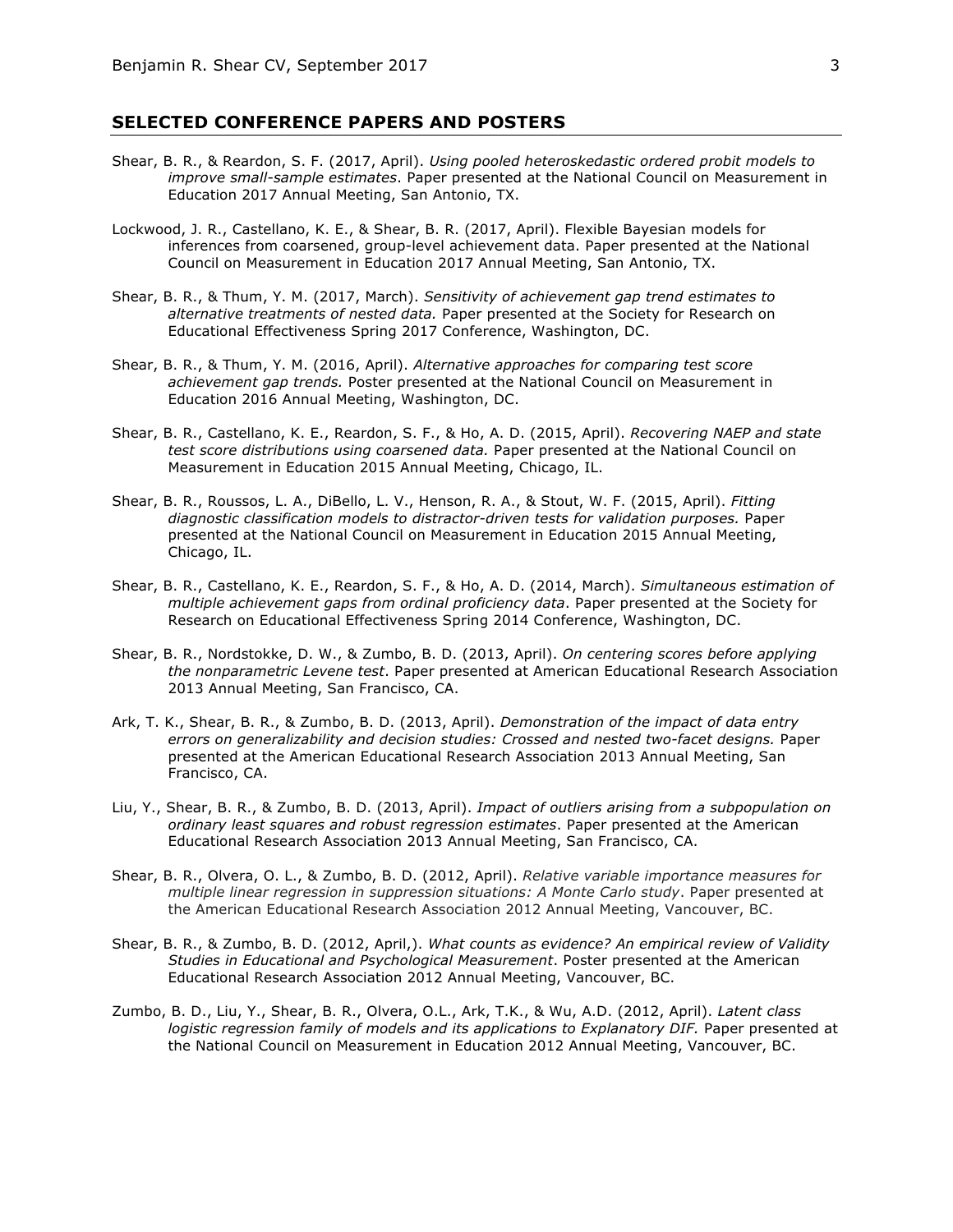Zumbo, B. D., Liu, Y., Wu, A. D., Forer, B., & Shear, B. R. (2010, May). *National and international educational achievement testing: a case of multi-level validation.* Paper presented at the American Educational Research Association 2010 Annual Meeting, Denver, CO.

# **HONORS AND AWARDS**

|               | 2012 - 2016 Institute of Education Sciences Predoctoral Training Fellowship |
|---------------|-----------------------------------------------------------------------------|
| $2012 - 2013$ | Thomas G. and Terry B. Eastman Fellowship                                   |
| 2011 - 2012   | <b>ECPS Department Student Funding Award</b>                                |
| 2011          | UBC Faculty of Education Student Research Grant                             |
| 2009          | Americorps Education Award                                                  |
| 2006          | Phi Beta Kappa inductee                                                     |

#### **GRANTS**

- 2017 2020 *Expanding the Stanford Education Data Archive.* Bill and Melinda Gates Foundation. Subaward from Stanford University, PI Sean F. Reardon. (Total award \$1,013,000; CU Boulder award \$146,812).
- 2011 2012 *Measurement validation practices: A systematic review of the literature and implications for validity theory.* Faculty of Education UBC HSS Seed Grant. Co-PI with Dr. Bruno Zumbo. (\$6,739 CAD).

# **TEACHING**

#### **GRADUATE COURSES**

| 2017 | EDUC 8710: Introduction to Measurement in Survey Research<br>EDUC 7396: Categorical Data Analysis<br>University of Colorado Boulder   |
|------|---------------------------------------------------------------------------------------------------------------------------------------|
| 2015 | EDUC 259X: Application of Hierarchical Linear Models in Behavioral and Social<br>Research (Teaching Assistant)<br>Stanford University |

2013 – 2015 *EDUC 200C: Introduction to Statistical Methods in Education* (Teaching Assistant) Stanford University

#### **TRAINING SESSIONS**

- 2016 2017 *The Stanford Education Data Archive: Using big data to study academic performance.*  (Co-led with sean f. reardon, Andrew Ho, Kenneth Shores and Erin Fahle; multiple sessions)
- 2016 *Exploratory Factor Analysis in R and Stata.* (Instructor; GSE Methodology Lunch Series, Stanford, CA)
- 2011 *The concept of validity and some novel validation methods.* (Co-led with Bruno Zumbo; In-conference session presented at the Northeastern Educational Research Association Annual Meeting, Rocky Hill, CT)